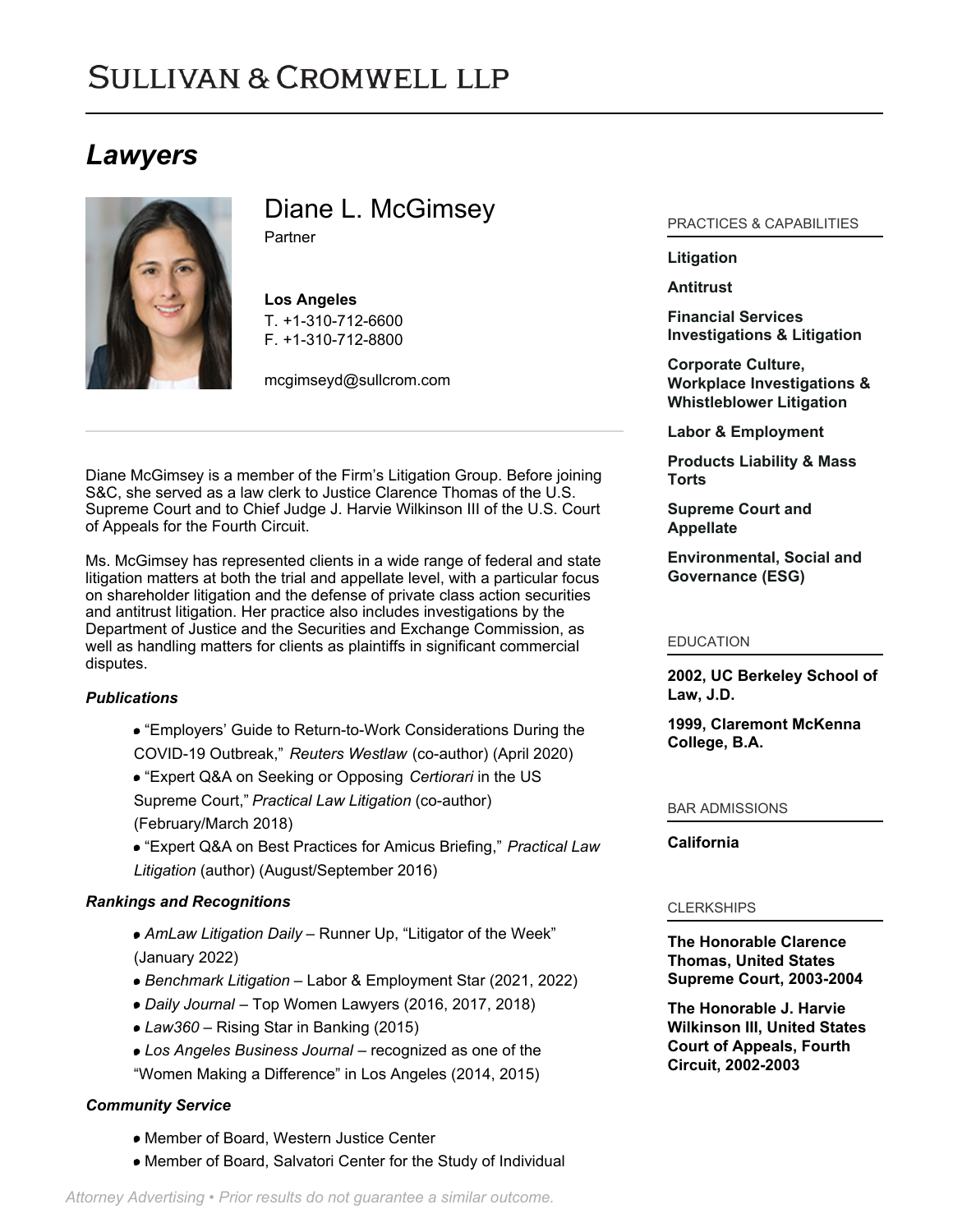#### **SELECTED REPRESENTATIONS**

#### **Securities and Complex Commercial Litigation**

**Volkswagen AG**, in its landmark \$14.7 billion settlement that solves civil claims related to 475,000 2.0-liter diesel engine vehicles in the United States. The resolution was achieved with multiple government agencies, 44 U.S. states and private plaintiffs. Also advised Volkswagen on its 3-liter class action and regulatory settlements.

Real estate investor **Richard D. Cohen** in obtaining a favorable ruling in a federal bench trial in the Southern District of New York over Mr. Cohen's personal liability for a loan obtained by entities he controlled to buy a San Francisco residential apartment complex known as Rincon Center.

**BP p.l.c.** in securities class action litigation arising out of the August 2006 shutdown of the facilities in Prudhoe Bay, Alaska, including in a successful interlocutory appeal to the Ninth Circuit

**JPMorgan Chase and its affiliates** in connection with litigation related to residential mortgage backed securities

**TCL Chinese Theatres**, in litigation over permitted uses of the Dolby Theatre in Los Angeles, a live-performance auditorium used to host the Academy Awards

**Standard Chartered Bank** in investor arbitrations and litigations relating to investments to feeder funds to Bernard L. Madoff **Securities** 

**RBC Capital Markets and other underwriters** in a class-action litigation relating to the U.S. Auto Parts Network, Inc. IPO

**Thomas Weisel Partners** in FINRA disciplinary proceeding alleging fraud in connection with the sale of auction rate securities

**The former CEO of International Rectifier** in class action and derivative litigation, SEC and criminal investigations relating to a restatement, and trade secret and wrongful termination litigation

**UBS Securities** in class action and derivative litigation relating to the sale of Hollywood Entertainment to Movie Gallery

**General Growth Properties** ("GGP") in an appeal of an adverse \$95 million judgment in an action by a rival mall developer on a claim of tortious interference (another firm represented GGP during the underlying trial)

#### **M&A-Related Litigation**

proxy contest

**CEO and Chairman of Activision-Blizzard** in litigation over a transaction involving the restructuring of Vivendi's ownership **Amylin** in expedited litigation in Delaware Chancery Court, and later in an appeal to the Delaware Supreme Court, relating to a

**Hilton Hotels** in litigation relating to its acquisition by Blackstone